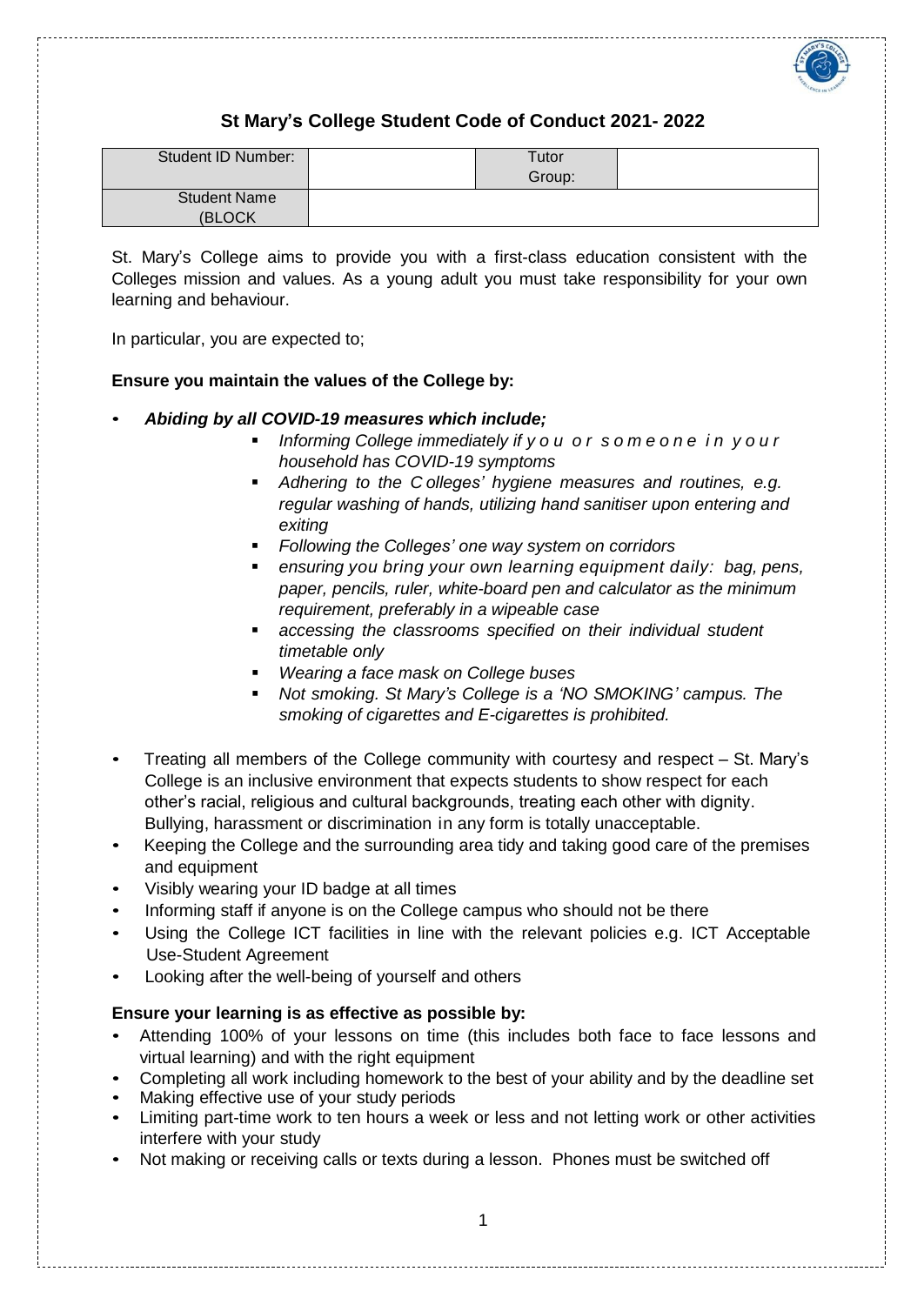- Behaving in an appropriate manner that does not interfere with either your own learning or that of another student
- Not talking whenever anyone is addressing the class as a whole
- Not recording any session without the permission of the teacher
- Not having food or drink other than bottled water in classrooms

## **Misconduct:**

## **The following acts will lead to immediate suspension and possible permanent exclusion (these are examples and the list in not exhaustive):**

- Violation of the Colleges' COVID-19 measures which puts any student or member of staff at risk
- Violent conduct on College premises or against any student or member of staff
- Any type of harassment or bullying
- Indecent behaviour
- Sexual Violence or Sexual Abuse
- Carrying an offensive weapon
- Behaviour that falls under the PREVENT Agenda
- Use or possession of alcohol or any illegal substance or being intoxicated at College or during the College day
- Any other illegal act committed at College, during the College day or when engaged in any College related activity
- Any action or behaviour that affects the safety or well-being of students or staff or which has brought the College in disrepute

#### **Attendance and Punctuality:**

Regular College attendance is directly related to achievement and is vital for the future prospects of the student. St Mary's College expects all students to aim for 100% attendance and must achieve at least 93%.

#### **Student Responsibilities:**

- To attend all assigned classes (face to face lessons and virtual learning) and including tutorial and any directed curriculum support sessions.
- To be in class on time, prepared for academic work.
- To request any missed assignments due to an absence and to complete all missed class work and homework.
- To ensure that your parent/guardian informs college of your absence before **9.30am** on the day of the absence.
	- *(when out of college) To notify college immediately if they are displaying symptoms of COVID-19.*
	- *(when in college) To notify college immediately if they begin to feel unwell with COVID-19 related symptoms.*

## **Parent or Carer Responsibilities:**

- To ensure the student attends college and all of their lessons.
- To recognise that any absence, regardless of cause, has a detrimental effect on student achievement.
- To inform the college before **9.30am** (01254 580464, option 1) in the event of a student absence, stating the reason for the absence and the likely duration.
	- *(when out of college) To notify college immediately if they are displaying symptoms of COVID-19.*
	- *(when in college) To notify college immediately if they begin to feel unwell with COVID-19 related symptoms.*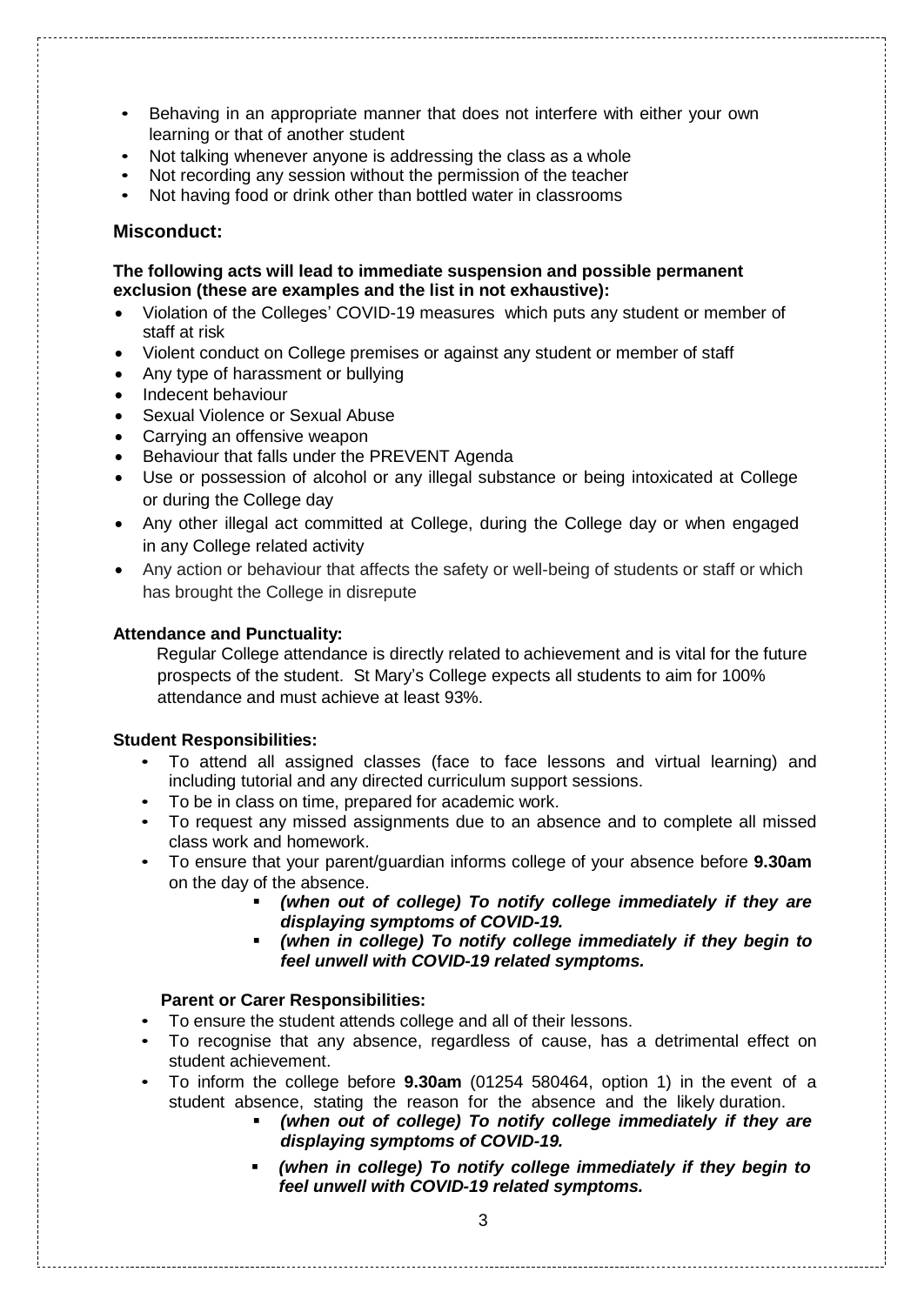- To inform College each day of the absence unless already specified.
- To work cooperatively with the college and the student to solve any attendance problems that may arise.
- To email (smccentral@stmarysblackburn.ac.uk) the reason for the absence to SMC Central within two 2 days of the student's return.
- To monitor your son/daughter's attendance on the online College Cedar system.

#### **General Procedures Regarding Absenteeism:**

- For an absence to be authorised, the parent/carer should notify the College by telephoning the absence reporting line on 01254 580464, option 1, before **9.30am** on the morning of the absence and also provide the likely duration of the absence. **The phone call should be made by the parent/guardian.**
- Failure to ring before 9.30am may result in a telephone call being made home/text message being sent to establish the reason for absence.
- Authorisation will be granted if the absence falls within the criteria.
- Regular College absences will have a detrimental effect on the student's learning and will result in one or all of the following:
	- $\triangleright$  Parental notification.
	- $\triangleright$  Request for written medical verification for illness.
	- $\triangleright$  Referral to the Senior Safeguarding & Disciplinary Officer/Director of Students.
	- Disciplinary Procedures which could result in exclusion from College.
- Bursary will be affected if attendance drops below 93%
- Any unauthorised absences will result in the bursary award being withdrawn for the week.
- Any medical appointment must be backed up with an official letter.
- Regular routine medical appointments are not acceptable as reasons for missing classes and therefore will not be authorised.
- Bursary will be affected if attendance drops below 93%

# **The College reserves the right to ask for confirmation of the reason for any absence. The Attendance Officer will determine the nature of the evidence required in consultation with the Head of Safeguarding and Student Discipline.**

The following reasons may be considered as authorised absence:

- Care of a family member for whom the student has caring responsibilities. (Young carer.)
- Religious festival (1 day)University visit.
- Occasional extra-curricular activity if notified in advance.
- Driving Practical Test (official letter to be presented).
- Attendance at family funerals.
- Close family bereavement
- Career related interviews
- **•** University Visit
- **All other reasons will be counted as unauthorised.**